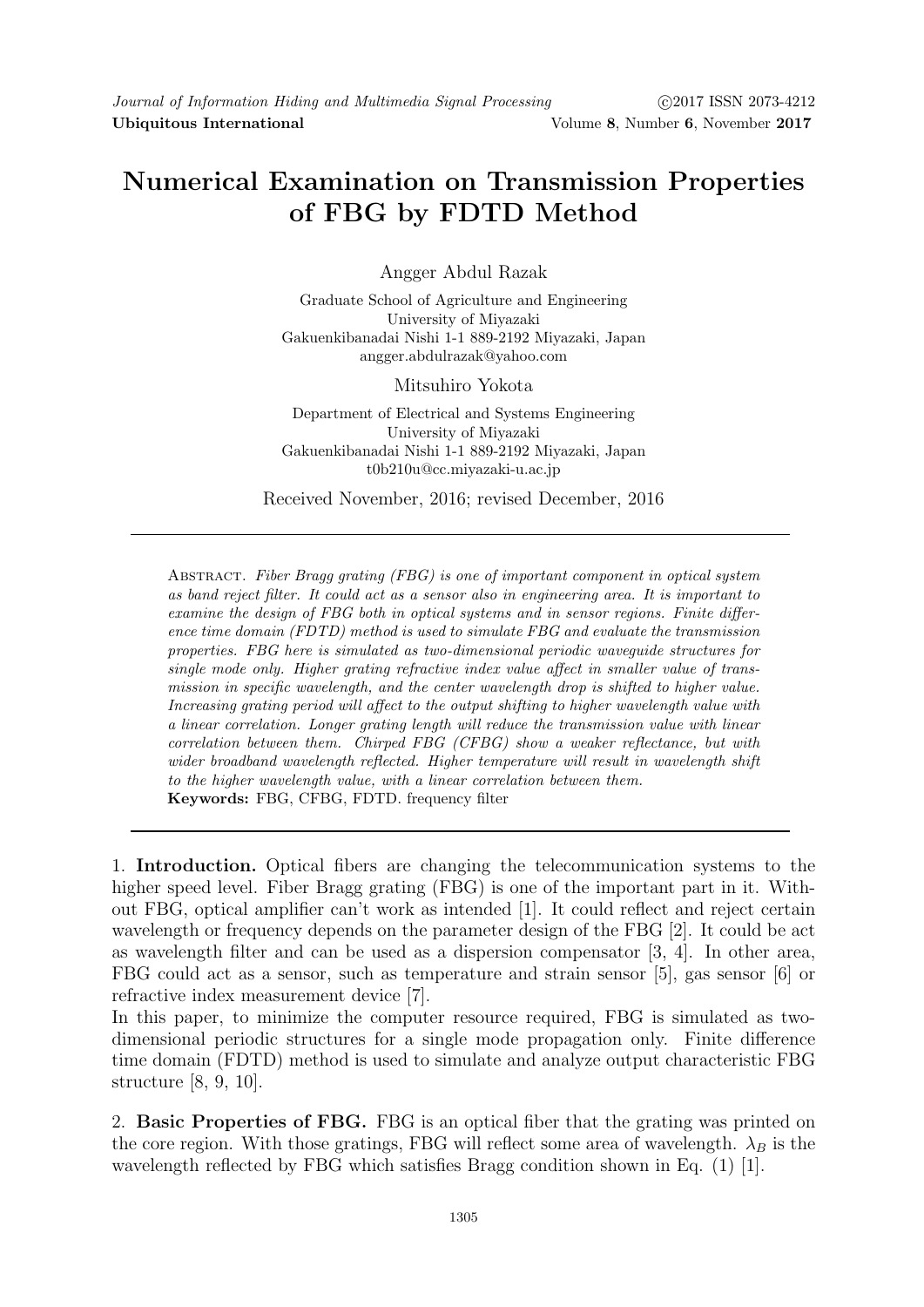$$
\lambda_B = 2 n_{eff} \Lambda \tag{1}
$$

Where  $n_{eff}$  is an effective refractive index in the fiber core region, and  $\Lambda$  is a grating period of the FBG.

3. Numerical Simulation and Result. With FDTD method, the transmission properties from the FBG are simulated. For simulation parameter, the analytical region is  $z = 430 \mu m$  times  $x = 7 \mu m$ , the length of grating structure is up to  $200 \mu m$ , the core width is  $3\mu m$ . The refractive index of the cladding is  $n_3 = 1.44$ , while core refractive index is  $n_2 = 1.46$ . The cell sizes are set to be  $\Delta x = \Delta z = 100nm$ , and the time step size  $\Delta t = 2.06475 \times 10^{-16}$ s is used.



Figure 1. Illustration of FBG simulation area

The Gaussian pulse is applied as the incident wave in the simulations. The value of grating period is set as  $\Lambda_0 = 529nm$ . Fast Fourier transform (FFT) technique is applied to the data that collected in time domain to get output characteristic in the frequency domain.

3.1. Grating refractive index value. The transmission property of FBG for several different values of grating refractive index  $n_1$  is examined. Fig. 2 shows the transmittance characteristic results for various grating refractive indexes  $n_1 = 1.46$ ,  $n_1 = 1.462$ ,  $n_1 =$ 1.464,  $n_1 = 1.466$ ,  $n_1 = 1.468$  and  $n_1 = 1.470$ . When  $n_1 = n_2 = 1.46$ , this condition corresponds to no grating structure. Sinusoidal grating refractive index is applied, with the grating period  $\Lambda = 529nm$ .

By observing Fig. 2, it is shown that if there is no grating  $(n_1 = 1.46)$ , FBG transmit all range of wavelength in this area. For  $n_1 = 1.462$ , the transmission for some wavelength is dropped. While for  $n_1 = 1.464$  and larger value, we can see different transmission amplitude occur and center of transmission wavelength drop also shifted. Comparison between five difference grating refractive indexes shown that higher grating refractive index value affect to smaller value for transmission amplitude, and the center of transmission wavelength drops slightly shifted to higher value.

3.2. Grating period. Several FBG structures with different grating period are simulated to see the effect in their transmission characteristic properties. For this simulation, refractive index of the cladding is  $n_3 = 1.44$ , core refractive index  $n_2 = 1.46$ , grating refractive index  $n_1 = 1.47$ , and the sinusoidal type grating refractive index shape applied. Grating period structure ranged from  $\Lambda = 525nm$  to  $\Lambda = 533nm$  with gap  $1nm$  for each simulation.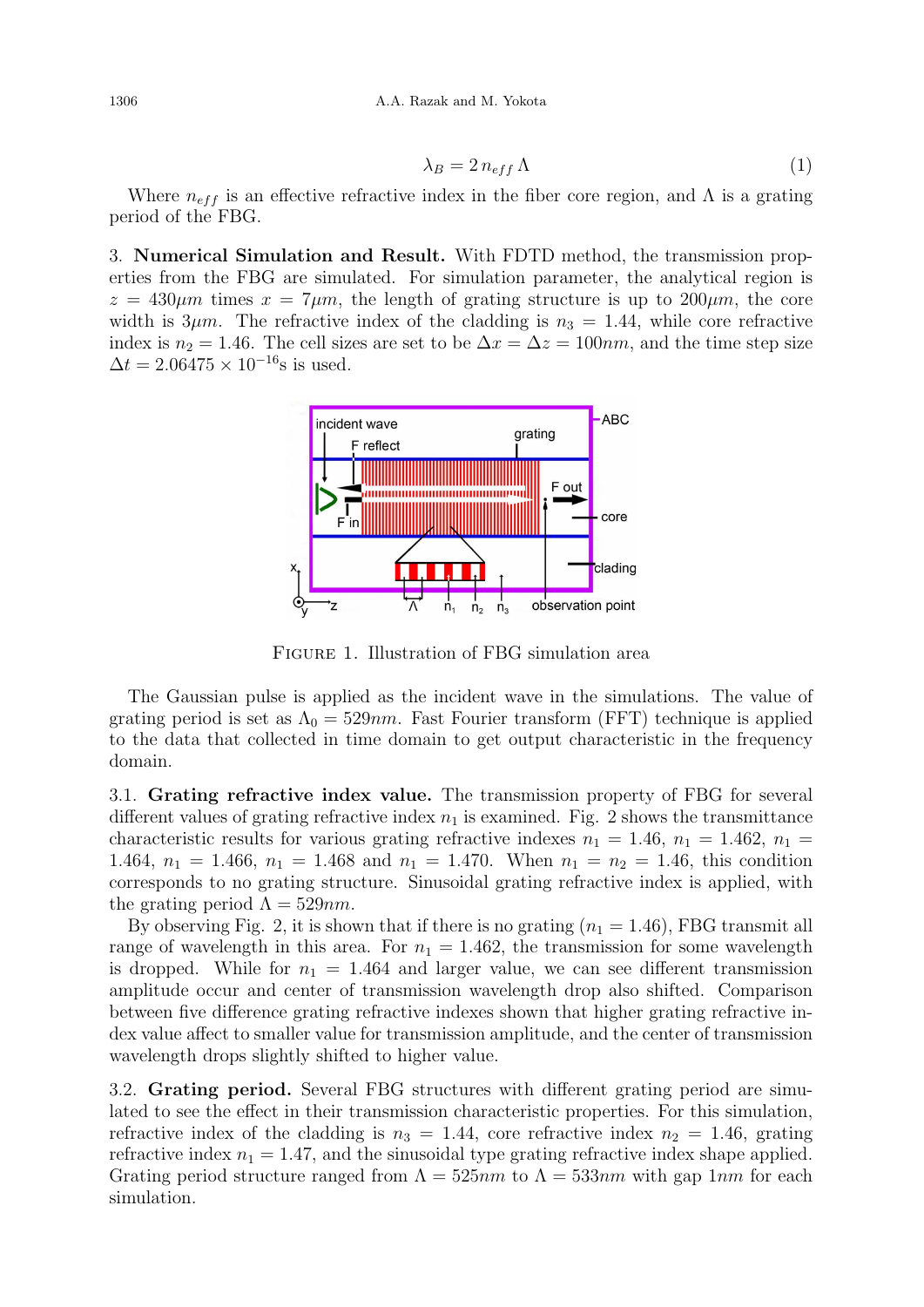

FIGURE 2. Transmittance for FBG with grating refractive index  $n_1$  changes

Fig. 3 show 5 different grating period results from  $527nm$  to  $531nm$ , while Fig. 4 shows the relation between the center of transmission wavelength drop and all grating period results from 525nm to 533nm. The mark indicates numerical results for every center of transmission wavelength drop and the solid line means the linear polynomial regression. Data list for Fig. 4 are shown in Table 1.



FIGURE 3. Transmission wavelength drop of FBG with several grating periods Λ

Results show that the grating period and the reflected wavelength have a positive correlation. Higher grating period will correspond to the higher wavelength. From this picture and the table, we can observe that correlation between them is in a linear correlation. This is suits to the Bragg condition.

3.3. Grating length. Several FBG with different grating length are simulated. Grating length that applied to the FBG is ranged from 0mm (correspond to no grating structure) to 200 $\mu$ m, with the differences of 50 um for each FBG structures simulated. Grating period  $\Lambda = 529nm$  and grating refractive index value  $n_1 = 1.470$  are used. Fig. 5 show comparison from some results from the simulation in wavelength domain, while Fig. 6 show comparison between the transmittance value and total grating lenght from  $50\mu m$  to  $200\mu m$  with different of  $25\mu m$  between the data. Table 2 show all data that presented in Fig. 6.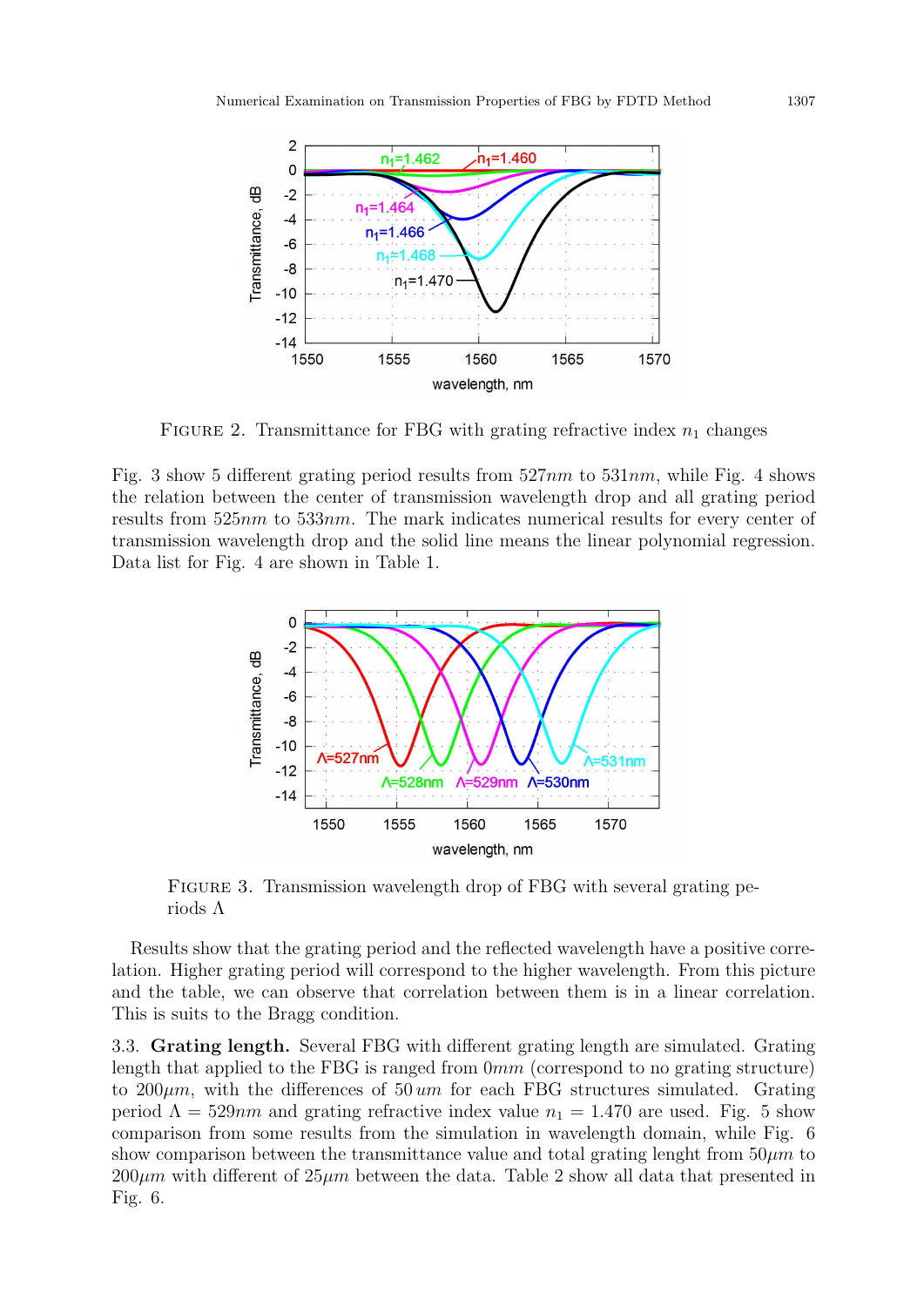

FIGURE 4. Center transmission wavelength drop of FBG with several grating periods  $\Lambda$ 

| Grating period (in $nm$ ) | Wavelength (in $nm$ ) |
|---------------------------|-----------------------|
| 525                       | 1549.55               |
| 526                       | 1552.56               |
| 527                       | 1555.27               |
| 528                       | 1558.12               |
| 529                       | 1560.97               |
| 530                       | 1563.83               |
| 531                       | 1566.69               |
| 532                       | 1569.54               |
| 533                       | 1572.40               |

Table 1. Center wavelength drop for several grating periods



FIGURE 5. Transmittance for FBG with different total grating length

Results show that all FBG with gratings structure give similarity in the center of wavelength that dropped. We can see clearly also that increasing grating total length will affect to the lower transmission value.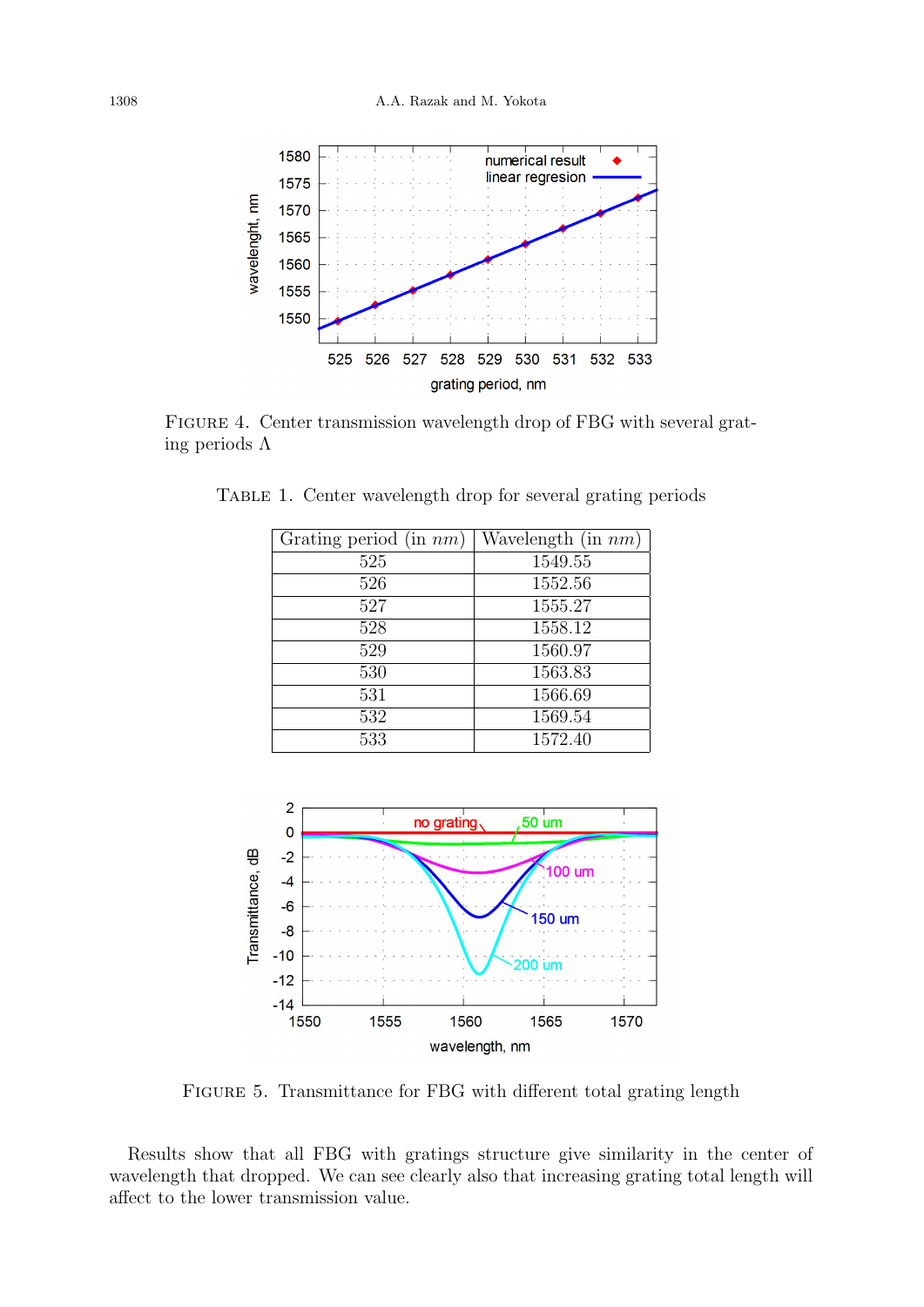

FIGURE 6. Transmission drop of FBG with different total grating length

| Grating length (in $\mu$ m) | Transmittance |
|-----------------------------|---------------|
| 50                          | 0.8989        |
| 75                          | 0.7922        |
| 100                         | 0.6871        |
| 125                         | 0.5451        |
| 150                         | 0.4544        |
| 175                         | 0.3428        |
| 200                         | 0.2670        |

TABLE 2. Transmittance for different total grating length

3.4. Chirped Fiber Bragg Grating (CFBG). CFBG is a FBG with different grating period in the core. Grating period is gradually changing from the first grating toward the end of the FBG. Illustration of CFBG is shown in Fig. 7.



Figure 7. Illustration of simulation model area for Chirped FBG structure

CFBG will be simulated with same first grating periods while having different end grating period between each structures. First grating period is fixed at  $529nm$ , while end grating period simulated here is  $529nm$  (uniform FBG),  $531nm$ ,  $533nm$ , and  $535nm$ . Result from the simulation is shown in Fig 8.

The result show that CFBG with different end grating period will generate different output characteristic. If we increase end grating, wider wavelength broadband will be reflected by CFBG, but the reflection power is decreased. This is result is reasonable,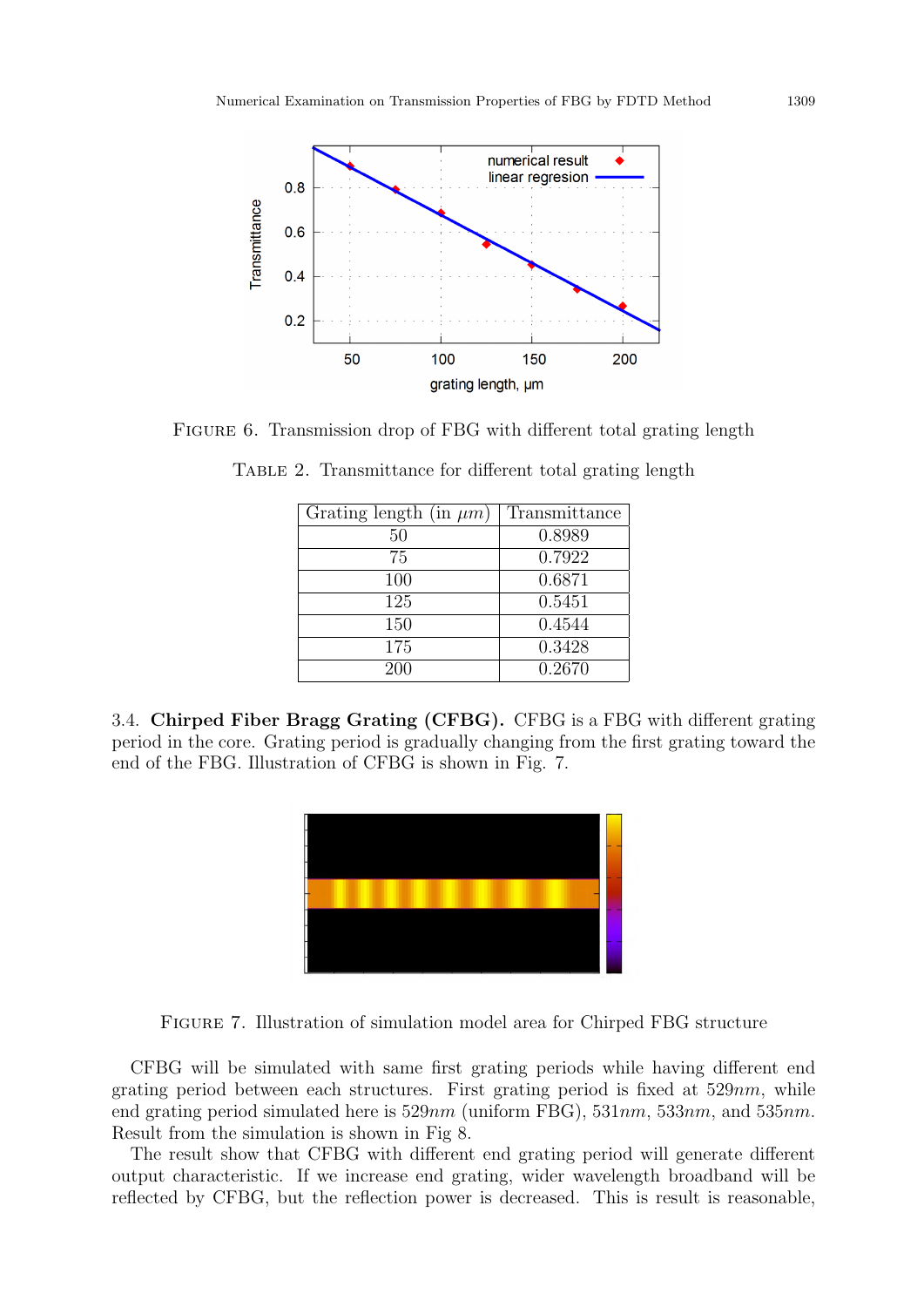

Figure 8. Transmittance of FBG with different end grating period

since increasing end grating period while maintaining first grating period will create more variation of grating period in the structure. Thus, will reflect wider number of wavelengths. With same total grating structures length, increasing end grating period will reduce the number of grating that reflect a certain wavelength, which affect to lower reflectance power.

Another simulation for CFBG is simulating structure that have its first and end grating period swapped. Results from CFBG that have first grating period  $529nm$  and last grating period 533 $nm$  is compared to the similar structure with 533 $nm$  grating period as the first and 529nm grating period as the last structure. The result is shown in Fig. 9.



Figure 9. Transmittance for FBG with swapped first and end grating period

Fig. 9 show that both structure have a similar output characteristic. There are small differences occurred between two results, but center of the wavelength drop and overall characteristic is identical.

3.5. Temperature sensing. Other than act as wavelength or frequency filter, FBG could be used as a sensor also. One of the application is as a temperature sensor. With the increasing of the temperature, the FBG will be expanded which will expand the grating period also. Even this expansion is very small, we still need to calculate it. Other parameter that will be changed with the increasing of the temperature is the refractive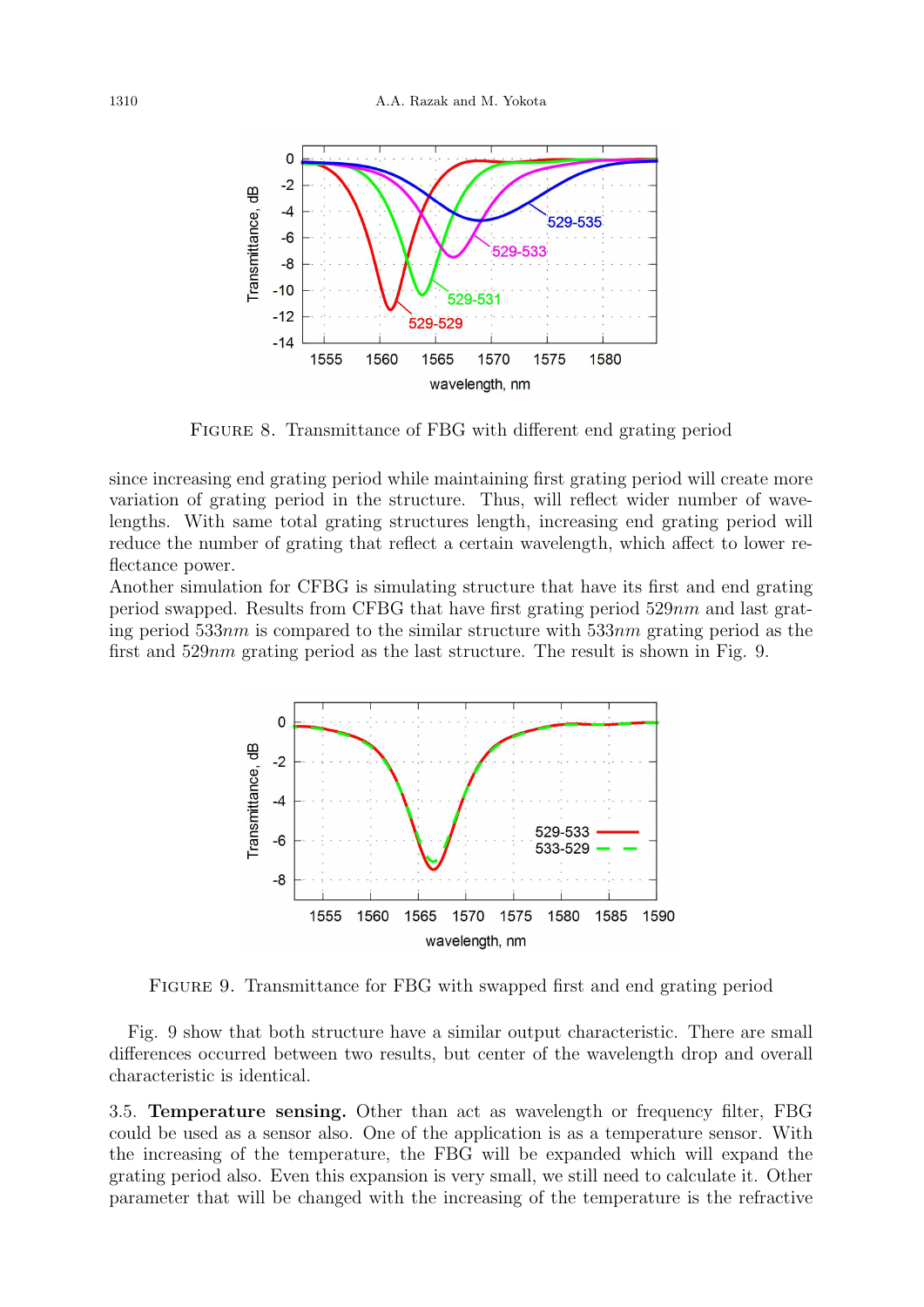index of the fiber core, cladding, and the grating. Total wavelength shift that caused by temperature changes is shown in Eq. 2 [5]

$$
\Delta \lambda_B / \lambda_B = (\alpha + \eta) \Delta T \tag{2}
$$

Where  $\alpha$  is thermal expansion of silica and  $\eta$  is thermo-optic coefficient representing the temperature dependence of the refractive index  $(dn/dT)$ . These parameters for silica with a germanium doped core are having values  $\alpha = 0.55 \times 10^{-6}/^{\circ}C$  and  $\eta = 8.6 \times 10^{-6}/$  $°C$  [5]. With this parameter included in the programming code, we can simulate the effect of temperature changes to the FBG output characteristic. For the simulation, several different delta T is given to the FBG. This delta T value are ranged from  $0°C$  to  $80°C$  with  $10°C$  difference in every simulation. Fig. 10 show output characteristic for 6 different temperatures, while Table 3 and Fig. 11 show comparison between delta T and center of wavelength drop from all data.



FIGURE 10. Transmission of FBG with different  $\Delta T$ 



FIGURE 11. Center transmission wavelength drop of FBG with different  $\Delta T$ 

Results show that changing in temperature of the FBG could be simulated well. When the temperature of the FBG increases, it will reflect higher wavelength value with similar power of transmittance. Correlation between temperature increase and wavelength shift is in a linear condition.